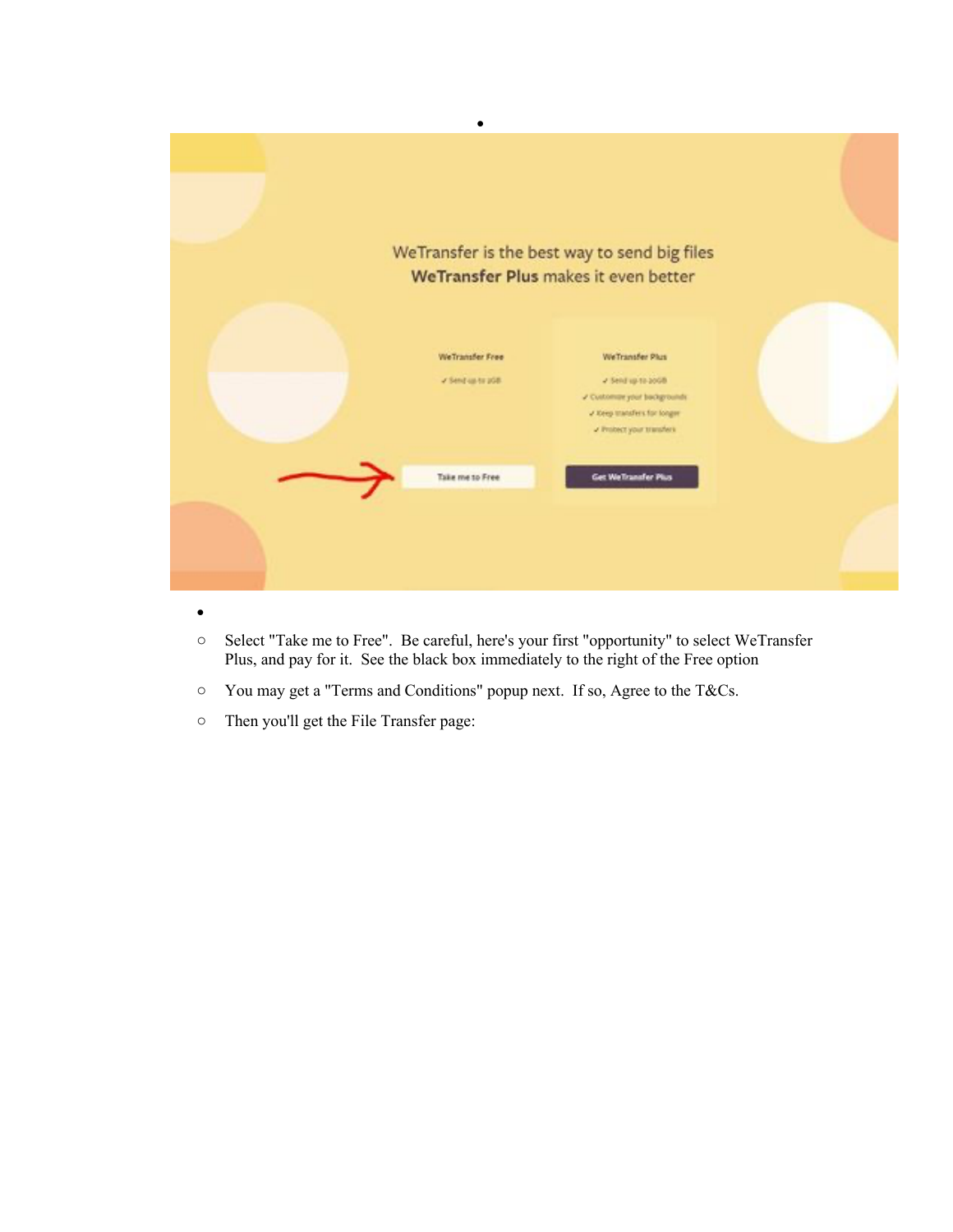| Add your files                |                                      |  |
|-------------------------------|--------------------------------------|--|
|                               | Your profile,<br>your look with Plus |  |
| Robert.Thomas.Price@gmail.com | Personalize the way                  |  |
| Your email                    | you present your files               |  |
| Message                       | Get WeTransfer Plus                  |  |
| Transfer<br>$(\cdots)$        |                                      |  |
|                               |                                      |  |

- o The good news is that this is the only page you need to use to complete the file transfer
- o Click on the "plus sign" labelled Add your Files -- underlined in red above. Use the standard file selection popup box to select/open up to 2GB of files (roughly 2000 photos).
- o You can return to the "plus sign" as often as required to select all the files you want to transfer
- $\circ$  When all the files are selected, enter the email address of the recipient e.g.  $CIPCweb1@gmail.com$  for the website or Phantasticphotos $@gmail.com$  for submissions of files to be printed for an exhibit.
- o Then enter your own email address on the next line
- o Enter a short message, at least identifying yourself and what you are submitting the photos for.
- o Press Transfer. You'll need to wait while the WeTransfer website uploads the photos you've selected. You'll get a graphic indicating the website's progress uploading the files. The process is very fast.
- o And, shortly, you'll get a "You're Done" graphic indicating that your photos have been uploaded to WeTransfer and the recipient has received an email which will allow him (and only him) to download your files (anytime in the next 7 days).
- o You'll also get an email confirming the files were uploaded to WeTransfer. When the recipient downloads the files from WeTransfer to their computer, you'll get a second email.

## **A few things to remember:**

• •